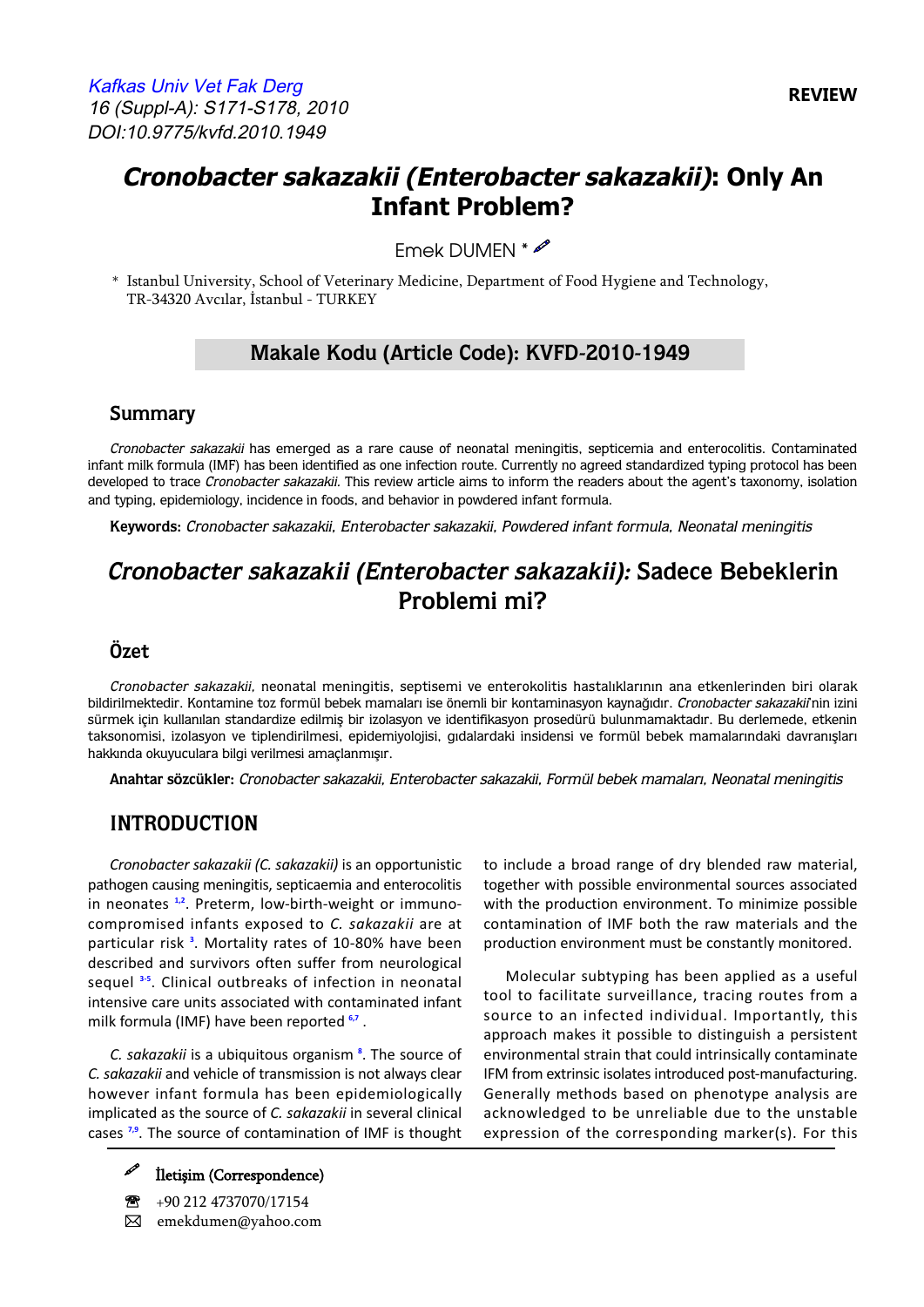reason DNA-based protocols offer an attractive alternative. Furthermore, DNA fingerprinting allows for a direct comparison of isolates in outbreaks. Previously, nonstandardized DNA fingerprinting protocols have been applied to *C. sakazakii* **[10](#page-6-0)**. Reported methods used include ribotyping, pulsed-field gel electrophoresis (PFGE) and random amplification of polymorphic DNA (RAPD) **[10](#page-6-0)**. These molecular tools facilitate the trace back of outbreak isolates from clinical sources to the contaminated batch of powdered infant milk formula and/or the manufacturing environment. In addition, they are useful tools to target control strategies and reduce the risk of transmission. The only comparison between various molecular subtyping protocols in the literature was reported by Nazorowec - White and Farber **[10](#page-6-0)**.

In this paper it is aimed to inform the readers about *C. sakazakii*, which is a very important food borne pathogen that causes serious infections at almost all different age groups but especially neonates.

### **TAXONOMY and CHARACTERIZATION**

Taxonomy, classification and nomenclature of genera in the family *Enterobacteriaceae* have evolved over the years based on various distinctions in serology, morphology, biochemical traits and genetic characteristics. There are 14 species or biogroups in the genus *Enterobacter* **[11](#page-6-0)**, however, for the recent years, the agent has been included in *Cronobacter* genus and this genus currently consists of 6 different species; *C. sakazakii, C. malonaticus, C. dublinensis, C. muytjensii,C. turicensis and C. genomospecies* **[12](#page-6-0)**. This recently defined nomenclature is the result of a polyphasic taxonomic investigation aimed at re-defining this group of organisms. *Cronobacter spp.* are described as opportunistic pathogens, causing bacteremia, necrotizing enterocolitis (NEC), and meningitis in immunocompromised neonates **[13](#page-6-0)**. More recently it has also emerged that *Cronobacter spp.* may cause infections among immunocompromised adults, in particular, elderly. Due to their ubiquitous nature, *Cronobacter spp.* have been isolated from a wide variety of foods. While primary reservoir of *Cronobacter* has yet to be defined, plant material is believed to be the likely source **[2](#page-6-0),[12,13](#page-6-0)**. Major differences between *C. sakazakii* and other Enterobacter species have been traditionally thought to be its inability to ferment d-sorbitol and its ability to produce an extracellular deoxyribonuclease **[14](#page-6-0)** . However, some strains of *C. sakazakii* more recently have been shown to ferment d-sorbitol **[15](#page-6-0)**.

Based on DNA-DNA hybridization showing yellowpigmented strains to have less than 50% homology with non-pigmented strains **[16](#page-6-0)**, suggested that yellowpigmented *E. cloacae* should comprise a new species. Phenotypic characterization and differentiation based on biochemical traits, serotyping, bacteriophage typing and antibiotic resistance are frequently among the first steps used to distinguish characteristics of isolates **[10,17,18](#page-6-0)**. Some have suggested using phenotype tests (eg, biotyping, bacteriocin typing, serotyping and phage typing) to differentiate *Enterobacter* species; however, none of these tests has proven effective in distinguishing strains within the species, nor can they be used for all species of *Enterobacter* **[10,19](#page-6-0)**. Iversen et al.**[20](#page-6-0)**, investigated the phylogenetic relationships of *C. sakazakii* using 16S ribosomal DNA and hsp60 sequencing. They found that strains were distributed among four clusters, indicating taxonomic heterogeneity. The type strain 16S rDNA sequence was 97.8% similar to that of *Citrobacter roseri*  and 97.0% similar to that of *E. cloacae*. Studies have shown that both *Enterobacter* and *Cronobacter* genus are polyphyletic **[21](#page-6-0)**. Strains currently classified as *C. sakazakii* fall into two distinct groups which can be further subdivided based on hsp60 sequences. Both genotypes include clinical strains and do not correspond to biochemical profiles.

Farmer et al.**[14](#page-6-0)**, extended the work of Brenner **[16](#page-6-0)** and Brenner et al.**[22](#page-6-0)** by further distinguishing 57 strains of yellow-pigmented *C. sakazakii* based on DNA hybridization, antibiotic susceptibility and biochemical reactions. Other distinguishing characteristics of the bacterium include greater pigment production at temperatures less than 36.8°C, with optimum pigment production at 25.8°C, survival of cells in stock cultures stored at 17-30.8°C without transfer for up to 8 years, utilization of citrate as a sole carbon source, 31-49% DNA-DNA homology with *E. cloacae*, and 57% guanine + cytosine ratio **[14](#page-6-0)**. Production of the diffusible yellow pigment is unstable with repeated subculturing.

In addition to phenotypic characterization of *C. sakazakii*, advances have been made in fingerprinting DNA and RNA by several techniques, eg, PCR, randomly amplified polymorphic DNA (RAPD) PCR, pulsed-field gel electrophoresis (PFGE), chromosomal DNA restriction analysis, ribotyping and plasmid typing **[23](#page-6-0)**. Nazarowec-White and Farber **[10](#page-6-0)** ribotyped *C. sakazakii* with the *EcoR1* restriction endonuclease and found that 18 isolates were represented by 10 ribotypes. This analysis has been determined to be more discriminatory than that of restriction endonuclease analysis (REA) **[24](#page-6-0)**. In another study **[30](#page-6-0)**, *C. sakazakii* isolates from an infant formula factory comprised only 8 ribotypes **[25](#page-6-0)**. Kornacki **[26](#page-6-0)** isolated 17 *EcoR1* ribotypes from a factory environment. Nazarowec-White and Farber **[10](#page-6-0)** analyzed 18 isolates by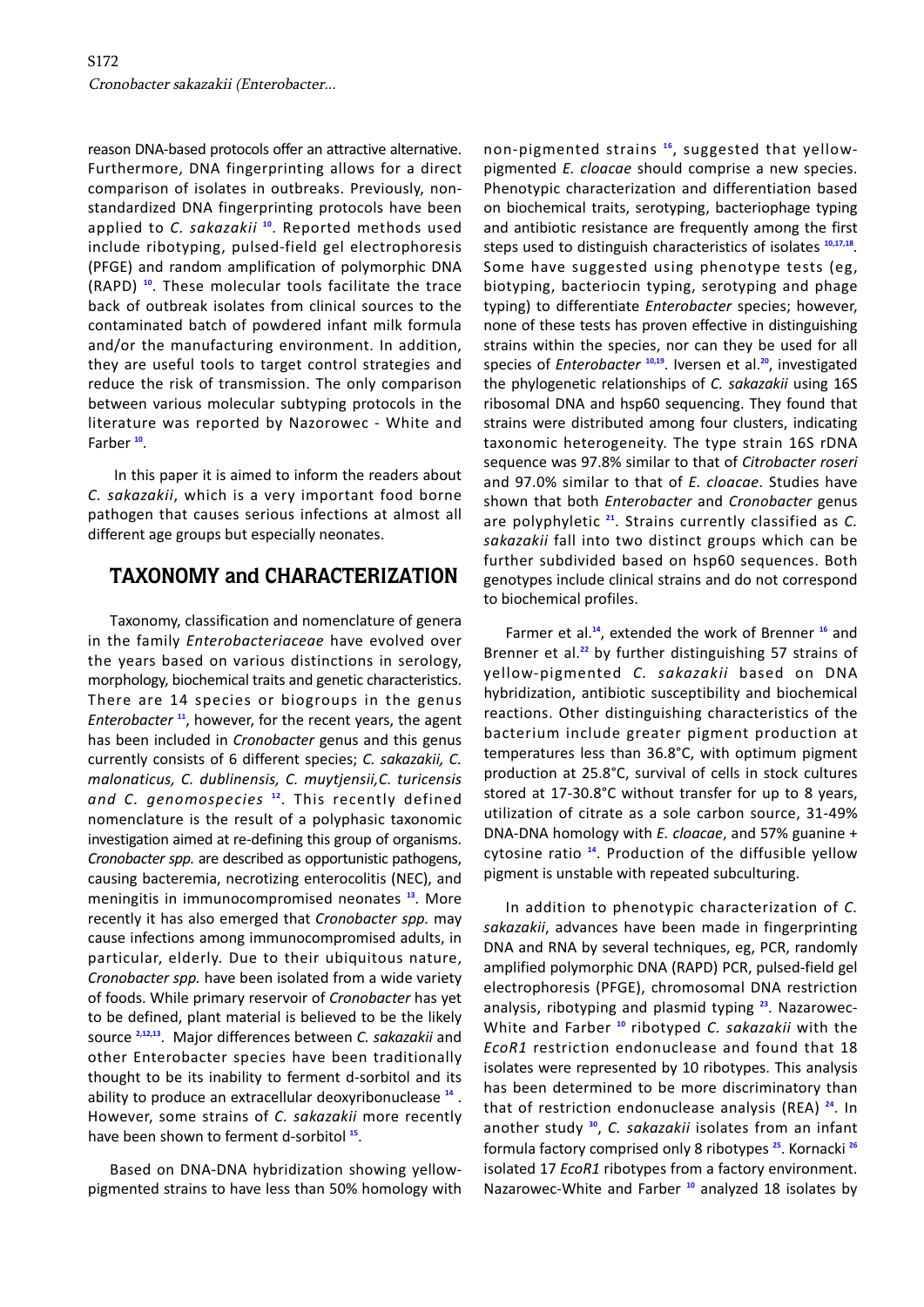PFGE using the restriction endonuclease *Xba1* and found each to have a distinct pattern. Characterization was superior to ribogrouping in that two sets of three isolates, comprising only two ribogroups, were distinguishable as six distinct pulsovars.

*C. sakazakii* has been shown to exhibit substantial resistance to acid pH. Edelson-Mammel and Buchanan **[27](#page-6-0)** examined survival characteristics of 12 strains of *C. sakazakii* in tryptic soy broth adjusted to pH 3.0 and 3.5 with HCl. Ten of twelve strains showed less than a l-log decline over a 5-h period at 37.8°C; reductions in TSB at pH 3.0 were 4.9 to 6.3 log CFU/ml. There was no correlation in acid resistance based on 1-h/pH 3.0 results and previously determined heat resistance of test strains **[27](#page-6-0)**. Skladal et al.**[28](#page-6-0)** examined the fermentation of milk inoculated with 10-15 CFU of *C. sakazakii* per 500 ml and incubated at 30.8°C. Changes in pH and the production of L-lactate and D-lactate were monitored. *C. sakazakii* fermented milk rapidly, reducing the pH from 6.6 to 5.6 in less than 20 h. Concentrations of L-lactate and D-lactate reached 0.40 mM and 10.7 mM, respectively.

## **ISOLATION, IDENTIFICATION**  and TYPING

FDA **[29,30](#page-6-0)** developed a method to isolate and enumerate *C. sakazakii* in dehydrated powdered infant formula. *Table 1* indicates the enumeration procedure described above.

The method of ISO31 to isolate and enumerate *C. sakazakii* in dehydrated powdered infant formula is indicated in *Table 2* below.

Further characterization of *C. sakazakii* isolated from food and environmental samples can be accomplished by using pulsed PFGE, RFLP, multilocus enzyme electrophoresis tests, or ribotyping. Other potential methods of analyses include testing for antibiotic resistance patterns (antibiograms), toxin assays, hemagglutination, serotyping and phage typing.

#### **INCIDENCE in FOODS**

*C. sakazakii* has been isolated from a wide spectrum of environmental sources **<sup>32</sup>** including water waste **<sup>33</sup>** and thermal spring water **<sup>34</sup>**, soil, dust from households and food production-lines **<sup>8</sup>** . *C. sakazakii* has an unusual surviving ability under dry conditions **<sup>35</sup>**, but the thermal tolerance of *C. sakazakii* strains may differ **<sup>36</sup>**. Pasteurization is effective in destroying *C. sakazakii* **<sup>37</sup>**. Acidification reduced the concentration of *C. sakazakii*  in different types of infant formula and vegetable based food products **<sup>38</sup>**. In juices of vegetables, the reduction of pH after 48 h was correlated with a reduction of the numbers of *C. sakazakii*, but with increasing numbers of *C. sakazakii* in juices of different fruits **<sup>39</sup>**.

*Table 1. Enumeration procedure of C. sakazakii for infant formula according to FDA* 

*Tablo 1. C. sakazakii için, FDA'ya gore formül mamalardaki sayım prosedürü* 

| <b>Step</b>                                                                                                                                                          | <b>Time</b> | <b>Temperature</b> |  |
|----------------------------------------------------------------------------------------------------------------------------------------------------------------------|-------------|--------------------|--|
| Dilute 100 g, 10 g, 1 g of powdered<br>infant formula with pre-warmed<br>sterile distilled water at 1:10 ratio.<br>Mix and incubate                                  | Overnight   | $36^{\circ}$ C     |  |
| Add 10 ml of each suspension to 90<br>ml of <i>Enterobacteriaceae</i> enrichment<br>broth and incubate                                                               | Overnight   | $36^{\circ}$ C     |  |
| Mix suspensions and surface plate<br>0.1 ml on VRBG agar, streak on VRBG<br>agar with a 10 Al inoculating loop<br>onto three quadrants for isolation<br>and incubate | Overnight   | $36^{\circ}$ C     |  |
| Pick five presumptive-positive C.<br>sakazakii colonies from both sets of<br>VRBG plates and subculture by<br>streaking onto TSA and incubate                        | 48-72 h     | $25^{\circ}$ C     |  |
| Select yellow-pigmented colonies<br>only and confirm per manufacturer's<br>instructions for the API 20F<br>biochemical confirmation system                           |             |                    |  |
| Calculate the most probable number<br>(MPN) after determining the number<br>of positive tubes at each dilution                                                       |             |                    |  |

*Table 2. Enumeration procedure of C. sakazakii for infant formula according to ISO Tablo2. C. sakazakii için, ISO'ya gore formül mamalardaki sayım prosedürü* 

| <b>Step Number</b> | <b>Name of the Procedure</b>                       | <b>Description</b>                                                                                                                                        | <b>Time</b>  | <b>Temperature</b>       |
|--------------------|----------------------------------------------------|-----------------------------------------------------------------------------------------------------------------------------------------------------------|--------------|--------------------------|
|                    | Pre - enrichment in non selective<br>liquid medium | The pre - enrichment medium is inoculated with the test<br>portion                                                                                        | 16 h to 20 h | $37^{\circ}$ C $\pm$ 1°C |
|                    | Enrichment in selective liquid<br>medium           | The selective enrichment medium is inoculated with<br>culture obtained in step 1                                                                          | 22 h to 26 h | 44°C $\pm$ 0.5°C         |
|                    | Plating and identification                         | A chromogenic agar is inoculated with the enrichment<br>culture obtained in step 2                                                                        | 22 h to 26 h | 44°C±1°C                 |
| 4                  | Confirmation                                       | Typical colonies are selected from the chromogenic agar<br>and isolates producing yellow pigment on tryptone soya<br>agar are biochemically characterized | -            |                          |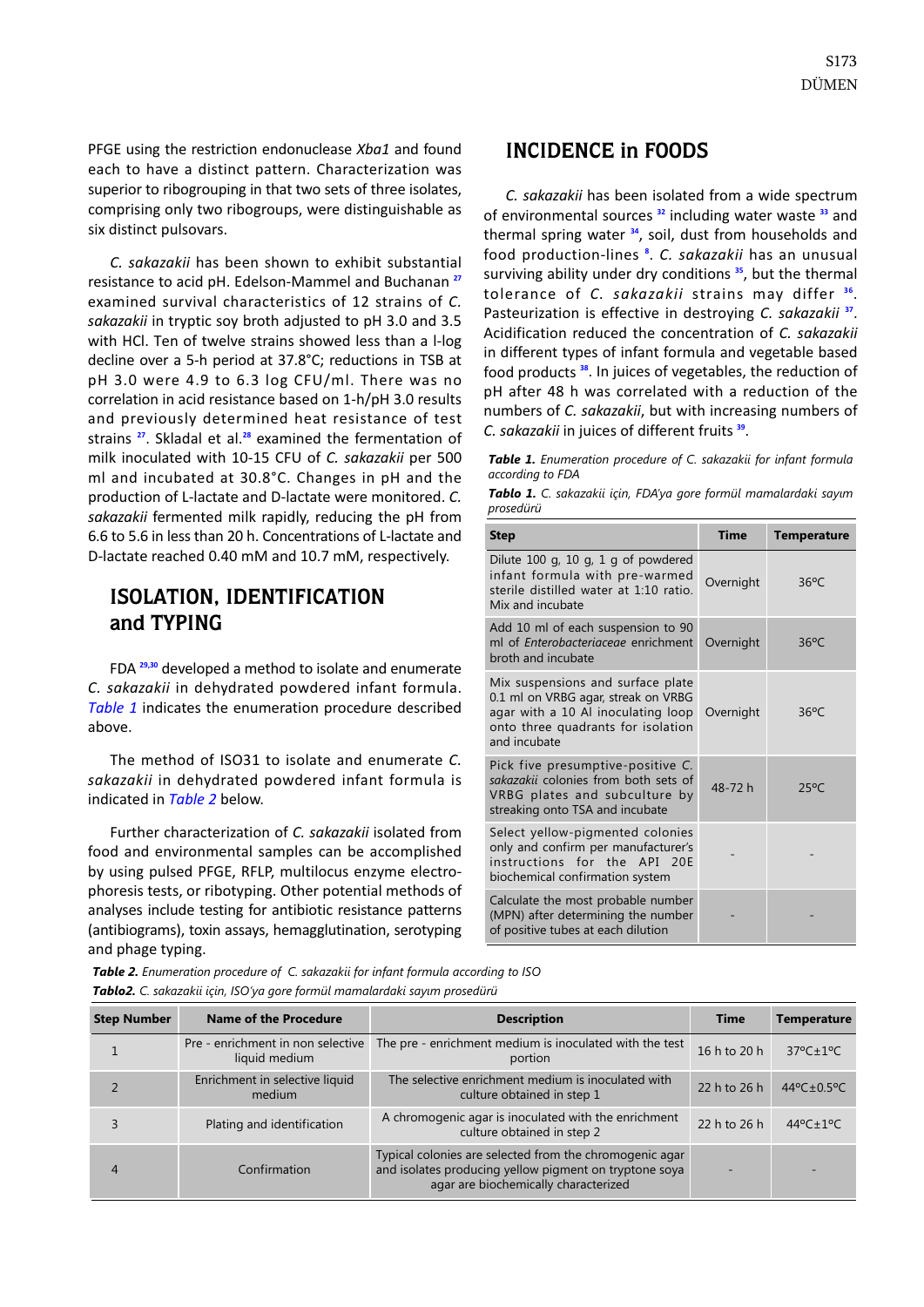There is no essential need for special microbiological criteria of *C. sakazakii* in food other than infant formula, because *C. sakazakii* is a ubiquitous opportunistic microorganism. *C. sakazakii* will be detected only in studies with the aim of differentiating genus *Cronobacter* or specially of tracking *C. sakazakii*. Iversen and Forsythe **[40](#page-7-0)** referred in their risk-profile to *C. sakazakii* contamination in food. In 2004, they published a survey about the isolation of *C. sakazakii* from a variety of powdered infant formulas, milk powders and related food products **[36](#page-7-0)**. Drudy et al.**[32](#page-6-0)** compared biochemical and moleculargenetic methods in the investigation of 57 European and Australasian *C. sakazakii* isolates. The researchers indicated that 51 isolates of 57 were food originated.

*C. sakazakii* was isolated from wheat **[41](#page-7-0)** and as endophytic bacteria from the leaves of rice plants **[42](#page-7-0)**. Kanivets and Pishchur **[43](#page-7-0)** detected *C. sakazakii* in the bacterial colonization flora of disinfected sugar beet seeds. As *C. sakazakii* belongs to the cultivable endophytic and epiphytic flora of rice **[42](#page-7-0)** and soy bean plants **[44](#page-7-0)**, it could be isolated from related food products. Some traditional cereal, herb and legume-based food and beverages were found to be contaminated with *C. sakazakii* **[45](#page-7-0)**. *C. sakazakii* may be part of starter cultures for fermentation of traditional vegetarian food products. Osterblad et al.**[46](#page-7-0)** detected *C. sakazakii* in mixed salad vegetables and imported fresh and deep-frozen vegetables at retail level.

*C. sakazakii* contaminated food of animal origin comprise a variety of meat and meat products from camel, pig, beef and poultry, and, additionally, eggs, raw milk and different dairy products and, less frequently, fish. *C. sakazakii* was isolated from a variety of raw and ready-to-eat meat and its products. Watanabe and Esaki **[47](#page-7-0)** isolated *C. sakazakii* during a complicated curing process of meat products. *C. sakazakii* is a histamine forming microorganism in the ripening process of cheese **[48](#page-7-0)**. *C. sakazakii* has been isolated from a cheese whey substrate **[49](#page-7-0)**. Lipolytic activity of a *C. sakazakii*  strain was demonstrated by Chaves-Lopez et al.**[50](#page-7-0)**. *C. sakazakii* has been detected in fresh and prepared fish. Miranda et al.**[51](#page-7-0)** isolated a tetracycline-resistant *C. sakazakii* strain from a Chilean freshwater salmon farm with no history of recent antibiotic use. *C. sakazakii* has been isolated from smoked sardines after 12 weeks of storage after irradiation **[52](#page-7-0)**.

Schindler and Metz **[53](#page-7-0)** found *C. sakazakii* in total frequencies of 1.8% (10/564 strains) and 0.4% (1/256 strains) investigating central and local drinking water supplies. Lee and Kim **[54](#page-7-0)** identified *C. sakazakii* as bacteria indigenous to the water distribution system during their investigations for biofilm formation. Even bottled beverages should not be considered as free of microorganisms, as shown by the results of Schindler **<sup>53</sup>** for *C. sakazakii* contaminated bottled mineral water.

#### **EPIDEMIOLOGY**

Many reservoirs exist for these bacteria, including water, soil, food, and the intestines of humans and animals. There are several modes of transmission for these organisms, including exogenous, such as fecaloral, person-person, mother-child, food, hospital equipment, and personnel, and endogenous, from the patient's own intestinal flora. Passive carriage on the hands of medical personnel constitutes the major mode of transmission. *C. sakazakii* can also be isolated from tap and bottled water and can survive and multiply on or in hospital equipment such as hemodialysis and respiratory instruments **[11](#page-6-0)**.

Respiratory tract infections are often caused by gram-negative bacteria. Indeed, sputum is the first or second most common clinical specimen to yield *Enterobacter* isolates and, although these bacteria do not represent the most predominant pathogens causing respiratory infections, they are significant because of their antibiotic resistance. *E. cloacae, E. amalonaticus, E. agglomerans, E. amnigenus, E. asburiae, E. cancerogenus, E. gergoviae, E. normaechei,* and C*. sakazakii (Enterobacter sakazakii)* are species that have been isolated from respiratory tract infections **[11](#page-6-0)**. These bacteria can be transmitted exogenously through hospital procedures, such as surgery or with intubation, inhalation / aspiration, or hematogenous spread to the lungs. Prior antibiotic treatment may predispose patients to *Enterobacter pneumonia,* and *Cronobacter* are a major cause of pneumonia in early post-lung transplant patients, with the bacteria originating from the donor **[55](#page-7-0)**.

Meningitis and brain abscesses resulting from *Citrobacter* or *Cronobacter* infections occur most often in neonates, but can also appear in immunocompromised patients and following neurosurgery **[56](#page-7-0)**. The causative agents are primarily *Citrobacter koseri (diversus)* and *Cronobacter sakazakii* and, occasionally, *Citrobacter freundii* **[57](#page-7-0)**. Transmission of the bacteria to the infant can occur horizontally during nosocomial outbreaks in neonatal hospital wards or from contaminated infant formula/powdered milk **[58](#page-7-0)**. They can also be transmitted vertically from a colonized mother **[59](#page-7-0)**. While premature or low birth-weight babies are more susceptible to such infections, any neonate can be affected. Among neonates, the meningitis often results in vasculitis, cerebritis and/or ventriculitis, the development of hydrocephalus, and a surprising rate of brain abscesses and cyst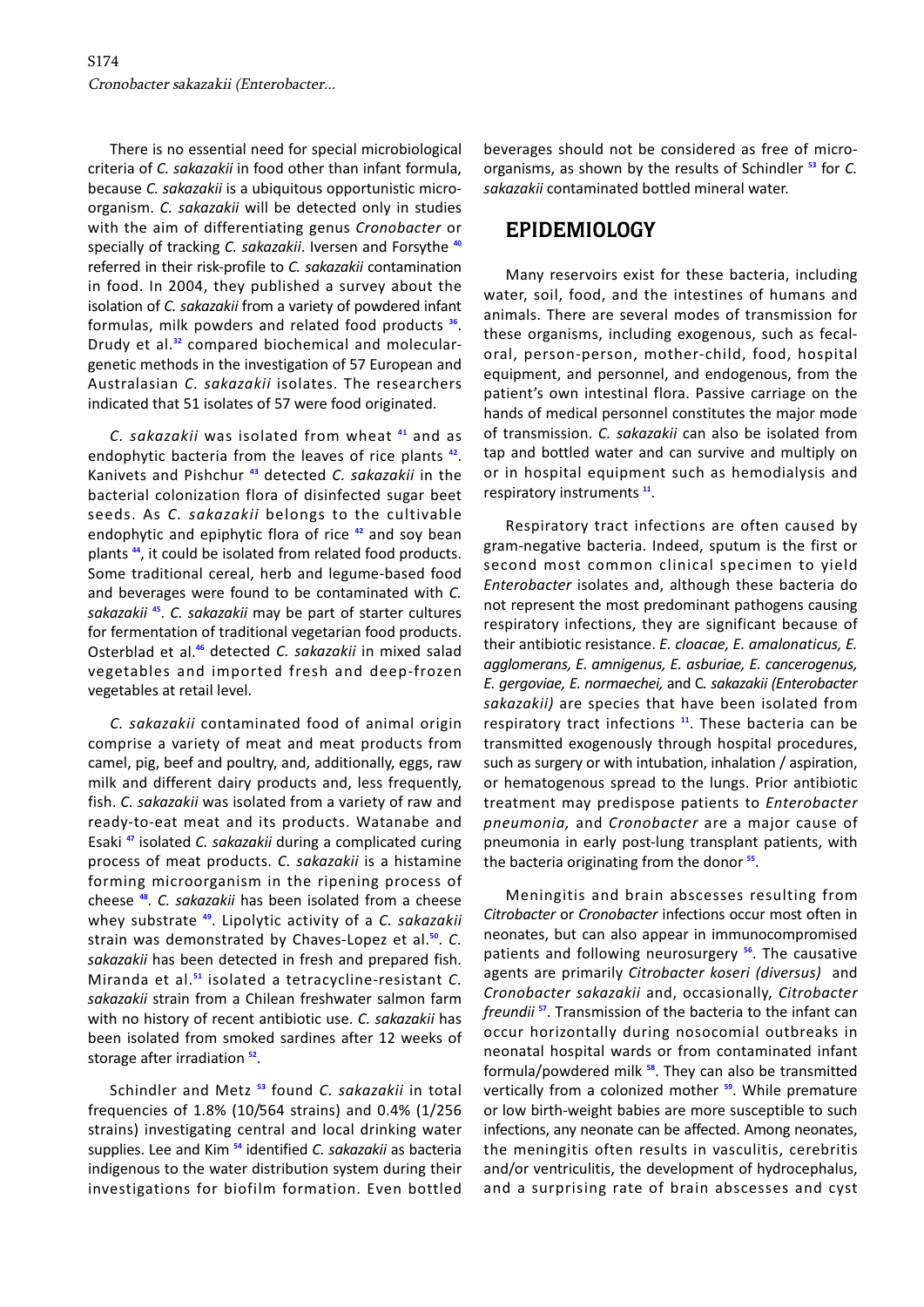formation **[59](#page-7-0)**. The brain abscess can persist with little response to antimicrobial therapy.

### **CLINICAL ETIOLOGY and PATHOGENICITY**

*Cronobacter* species can create community infections, are responsible for approximately half of all nosocomially acquired infections and are often implicated in coinfections. Infections reported in infants include meningitis leading to ventriculitis, brain abscess, and infarction and cyst formation **[13](#page-6-0)**. *C. sakazakii* can cause also systemic respiration, cardiovascular and neurologic symptoms such as destruction of the frontal lobes of the brain, seizures, spastic quadriplegia, hypothermia, fever Cheyne-Stokes respirations, bradycardia, poor feeding, irritability, jaundice, grunting respirations, instability of body temperature, hemorrhagic cerebral necrosis, meningo encephalitis, necrotic softened brain, cyst formation, liquefaction of cerebral white matter and severe neurologic complications at infants, adults and also at elderly patients, too **[60](#page-7-0)**.

The symptoms of respiratory tract infections are similar to those seen with *Streptococcus pneumoniae*. Symptoms, which generally occur gradually, include malaise, slowly increasing fever, and/or chills and a cough. The cough will eventually produce sputum, which may be discolored and foul smelling, and the patient may experience shortness of breath. In cases of chronic pneumonia or lower respiratory tract infection, the individual may also experience appetite and weight loss **[61](#page-7-0)**. A chest radiograph and culture of sputum samples are useful in identifying the etiological agent.

Gastroenteritis infections produce symptoms similar to those that occur with other enteropathogenic bacteria such as *E. coli* or *Shigella spp*. The symptoms generally appear suddenly, with loss of appetite, nausea, vomiting, intestinal/abdominal cramps, gas, and watery diarrhea. A fever and mylagia may also be present. Also drop in blood pressure may come out from loss of electrolytes due to dehydration at the infected cases. Patients with hemorrhagic colitis may experience little or no fever and bloody and/or watery diarrhea. Some may develop hemolytic-uremic syndrome that can lead to kidney failure, anemia, seizures, strokes, and nerve or brain damage **[62](#page-7-0)**.

Sepsis occurs when bacterial numbers in the blood are too high for efficient removal by white blood cells leading to septic shock. Bacteria normally enter the bloodstream and cause sepsis when there is an infection elsewhere in the body. Symptoms include fever, chills, shaking, nausea, vomiting, diarrhea, and general malaise. The patient will normally have a high white blood cell count. Sepsis can also lead to infections in other parts of the body, such as the brain (meningitis), heart (endocarditis), bone (osteomyelitis), or soft tissue **[63](#page-7-0)**.

Meningitis and brain abscesses most commonly occur in neonates and present with fever, vomiting, lack of appetite, irritability, high-pitched crying, and seizures. The forehead may bulge and the head may swell. In those older than one year of age, fever, irritability, drowsiness, confusion, and a painful stiff neck are common. The symptoms can progress to coma and death very rapidly. A lumbar puncture is required to determine the cause of infection if meningitis is suspected **[63](#page-7-0)**.

#### **TREATMENT**

Cronobacter and Enterobacter infections are treated with antibiotics. Care must be taken when choosing an antibiotic because of the intrinsic resistance to betalactams and cephalosporins, and the emergence of plasmid-mediated resistance to aminoglycosides, quinolones, and third-generation cephalosporins **[64](#page-7-0)**.

For *Cronobacter* and *Enterobacter* infections, carbapenems or antipseudomonal penicillins (ie, mezlocillin, piperacillin, piperacillin/tazobactam, ticarcillin, and ticarcillin/clavulanate) are recommended as drugs of choice, with ciprofloxacin as an alternative **[64](#page-7-0)**. It is recommended that the drug resistance pattern of the organism be established early on so the infection can be treated properly form the beginning **[65](#page-7-0)**. In the case of brain abscesses, surgery may be necessary to drain the abscess, as they do not always respond to antibiotic therapy **[66](#page-7-0)**. Patients with gastrointestinal illness must have fluid and electrolytes replaced.

## **RISK MANAGEMENTS, CRITICAL CONTROL POINTS and HAZARD ANALYSIS**

The Food and Agriculture Organization of the United Nations (FAO) and the World Health Organization (WHO) jointly convened a workshop on *C. sakazakii* in early 200467 in response to a request for scientific advice from the Codex Committee on Food Hygiene to provide input for the revision of the Recommended International Code of Hygienic Practice for Goods and Infants and Children. An extensive list of recommendations to FAO, WHO, Codex Committee on Food Hygiene, their member countries, and Non-Governmental Organizations (NGOs) was issued **[67](#page-7-0)** *([Table 3\)](#page-5-0)*.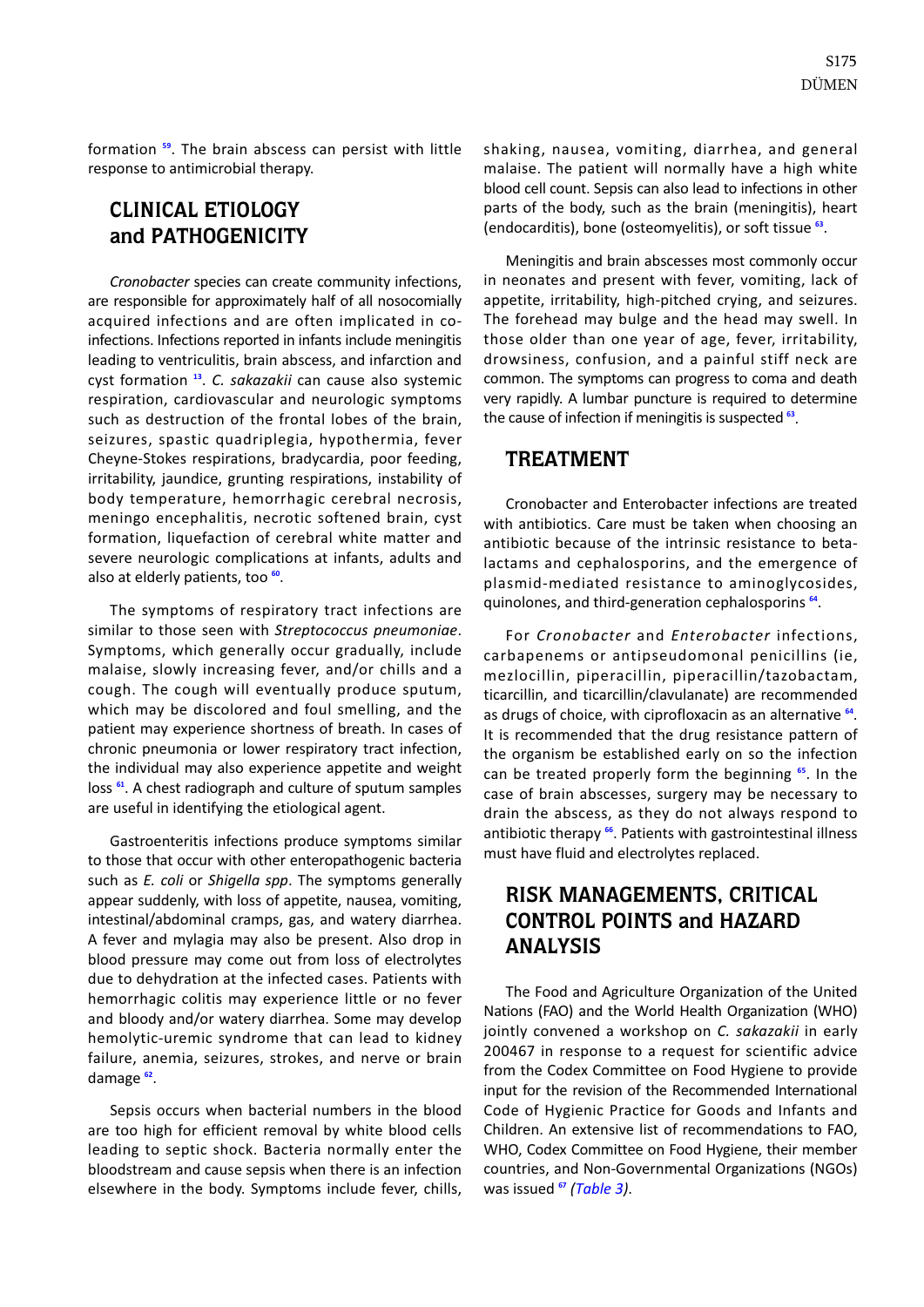<span id="page-5-0"></span>*Table 3. Joint FAO/WHO recommendations to the powdered infant formula industry and infant caregivers concerning processing, preparing and handling powdered and reconstituted products* 

*Tablo 3. FAO/WHO kurumlarının formül mama endüstrisi ve sektörle ilgili kuruluşlar için tavsiye ettikleri hazırlama, üretim, proses prosedürleri için tavsiyesi* 

#### **Recommendations to the Powdered Infant Formula Industry By FAO/WHO**

In situations where infants are not breast-fed, caregivers, particularly of infants at high risk, should be regularly alerted that powdered infant formula is not a sterile product and can be contaminated with pathogens that can cause serious illness and provided with information that can reduce the risk

In situations where infants are not breast-fed, caregivers of high-risk infants should be encouraged to use, whenever possible and feasible, commercially sterile liquid formula or formula which has undergone an effective point of use decontamination procedure (e.g., use of boiling water to reconstitute or by heating reconstituted formula)

Guidelines should be developed for the preparation, use and handling of infant formula to minimize risk

Research should be promoted to gain a better understanding of the ecology, taxonomy, virulence and other characteristics of *C. sakazakii*  and on ways to reduce its levels in reconstituted powdered infant formula

Investigation and reporting of sources and vehicles, including powdered infant formulae, of infection by *C. sakazakii* and other Enterobacteriaceae and *Cronobacter* genus should be encouraged. This could include the establishment of a laboratory-based network

The use of internationally validated detected and molecular typing methods for *C. sakazakii* and other relevant microorganisms should be promoted

FAO/WHO should address the particular needs of some developing countries in establishing effective measures to minimize risk in situations where breast-milk substitutes may be used in exceptionally difficult circumstances, e.g., feeding infants of HIV-positive mothers or low-birth-weight infants

In revising its Code of Practice, Codex should better address the microbiological risks of powdered infants formula and, if deemed necessary, include the establishment of appropriate microbiological specifications for *C. sakazakii* in powdered infant formula

The infant food industry should be encouraged to reduce the concentration of prevalence of *C. sakazakii* in both the manufacturing environment and powdered infant formula. To this end, the infant food industry should consider implementing an effective environmental monitoring program

The infant food industry should be encouraged to develop a greater range of commercially sterile alternative formula products for highrisk groups

*Summarized from FAO/WHO (2004) <sup>67</sup>*

#### **CONCLUSION**

*C. sakazakii* can be found in a wide range of foods and beverages, many of which are not subjected to treatments or processes that inactivate the pathogen. Its ability to survive and grow in these products raises concern about safety risks not only to neonates and infants but also to older immunocompromised consumers. The suitability of infant cereals and some types of fresh fruits and vegetables to support luxuriant growth of *C. sakazakii* is of particular concern. The ability of the pathogen to produce biofilms, coupled with its resistance to sanitizers and disinfectants when present in organic matrices, emphasizes the importance of properly cleaning and sanitizing food preparation areas and utensils and containers used to prepare and serve foods to neonates and others in hospital, daycare center, and home settings.

Studies involving *C. sakazakii* have focused on methods to eliminate the coliform from powdered infant formula, to determine thermal resistance, environmental reservoirs, pathogenicity, antibiotic resistance, exopolysaccharide production and to develop rapid methods detection, enumeration and identification, subtyping and predictive modeling, but additional researches in these and other areas are needed. One study using a suckling mouse model to determine virulence mechanisms and minimum infectious dose has suggested the possibility of enterotoxin production by *C. sakazakii*.

Studies to determine conditions that influence survival and growth or cause death of *C. sakazakii* in dry and reconstituted infant formulae are needed, given the likelihood that post-process contamination is the principle route of contamination. Other areas in need of research attention include studies of conditions affecting biofilm formation by *C. sakazakii* in processing plants and hospital settings (eg, in tubes used for enteral feeding), competitive exclusion to control or prevent growth, efficacy of sanitizers, methods to recover and and evaluation of practices associated with preparing and feeding infant formulae in hospitals and in the home. Surveys of neonatal wards, Neonatal Care Units and food processing environments for the presence of *C. Sakazakii*  and an evaluation of hygienic practices in hospitals and the home that may contribute to neonatal infections would also provide information of value when developing intervention strategies to eliminate *C. sakazakii* infection.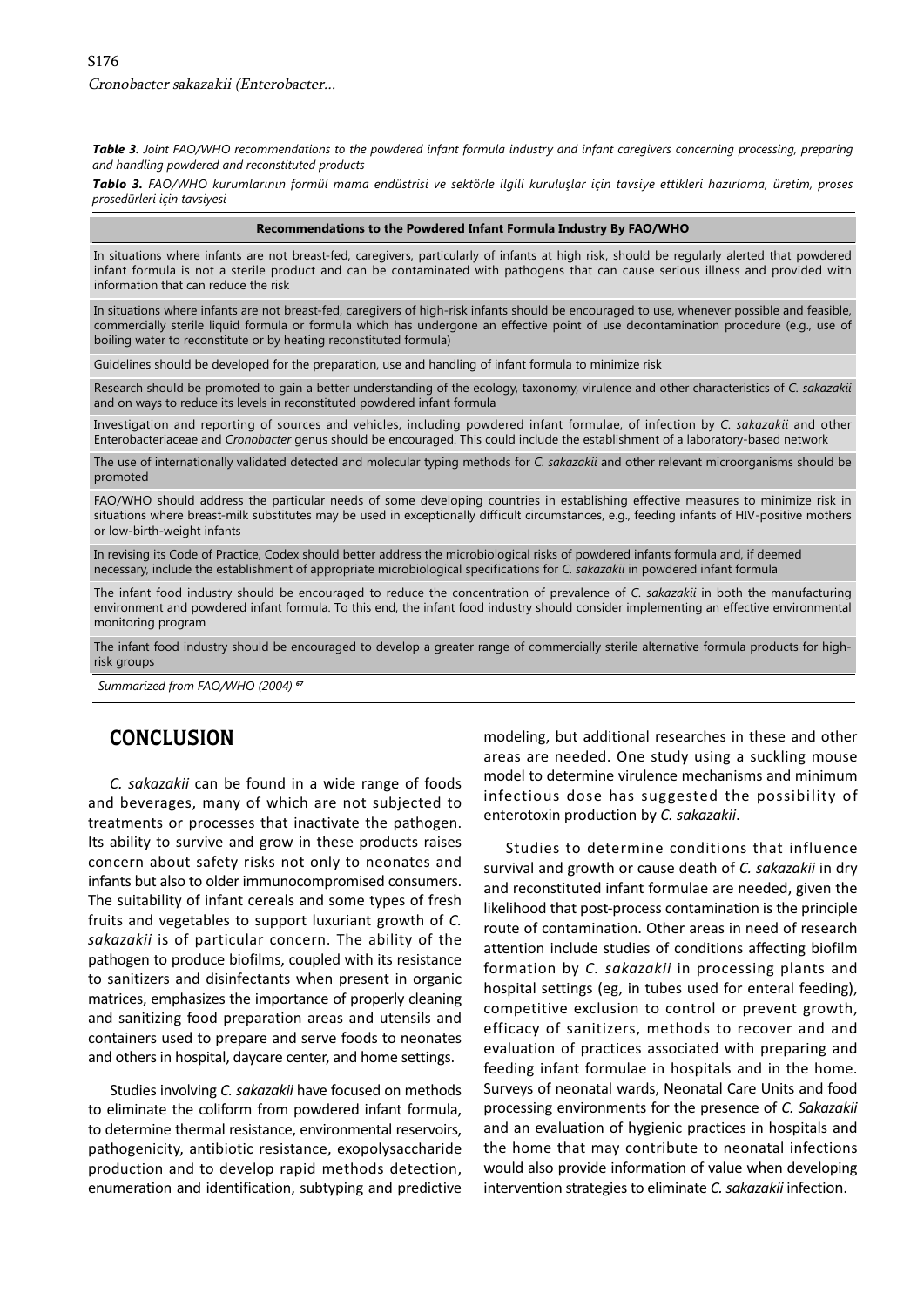#### <span id="page-6-0"></span>**REFERENCES**

**1. Bar-Oz B, Preminger A, Peleg O, Block C, Arad I:**  Enterobacter sakazakii infection in the newborn. Acta Paediatr, 90, 356-358, 2001.

**2. Muytjens HL, Kollee LA:** Neonatal meningitis due to Enterobacter sakazakii. Tijd Kindergeneeskunde, 50, 110-112, 1982.

**3. Lai KK:** Enterobacter sakazakii infections among neonates, infants, children, and adults. Case reports and a review of the literature. Medicine (Baltimore), 80, 113-122, 2001

**4. Gallagher PG, Ball WS:** Cerebral infarctions due to CNS infection with Enterobacter sakazakii. Pediatr Radiol, 21, 135 136, 1991.

**5. Ries M, Harms D, Scharf J:** Multiple cerebral infarcts with resulting multicystic encephalomalacia in a premature infant with Enterobacter sakazakii meningitis. Klin Pediatr, 206, 184-186, 1994.

**6. Block C, Peleg O, Minster N, Bar-Oz B, Simhon A, Arad I, Shapiro M:** Cluster of neonatal infections in Jerusalem due to unusual biochemical variant of Enterobacter sakazakii. Eur J Clin Microbiol Infect Dis, 21, 613-616, 2002.

**7. van Acker J, de Smet F, Muyldermans G, Bougatef A, Naessens A, Lauwers S:** Outbreak of necrotizing enterocolitis associated with *Enterobacter sakazakii* in powdered milk formula. J Clin Microbiol, 39, 293-297, 2001.

**8. Kandhai MC, Reij MW, Gorris LG, Guillaume-Gentil O, van Schothorst M:** Occurrence of Enterobacter sakazakii in food production environments and households. Lancet, 363, 39-40, 2004.

**9. Weir E:** Powdered infant formula and fatal infection with Enterobacter sakazakii. Can Med Assoc J, 166, 1570, 2002.

**10. Nazarowec-White M, Farber JM:** Phenotypic and genotypic typing of food and clinical isolates of *Enterobacter* sakazakii. J Med Microbiol, 48, 559-567, 1999.

**11. Farmer, JJ:** Enterobacteriaceae: Introduction and identification. **In,** Murray P, Baron EJ, Pfaller MA, Tenover FC, Yolken RH (Eds): Manual of Clinical Microbiology. pp. 442 458, ASM Press, Washington, DC, 1999.

**12. Iversen C, Mullane N, McCardell B, Tall BT, Lehner A, Fanning S, Stephan R, Joosten H:** Cronobacter gen. nov., a new genus to accommodate the biogroups of Enterobacter sakazakii, and proposal of Cronobacter sakazakii gen. nov., comb. nov., Cronobacter malonaticus sp. nov., Cronobacter turicensis sp. nov., Cronobacter muytjensii sp. nov., Cronobacter dublinensis sp. nov., Cronobacter genomospecies 1, and of three subspecies, Cronobacter dublinensis subsp. dublinensis subsp. nov., Cronobacter dublinensis subsp. lausannensis subsp. nov. and Cronobacter dublinensis subsp. lactaridi subsp. nov. Int J Syst Evol Microbiol, 58, 1442-1447, 2008.

**13. Baumgartner A, Grand M, Liniger M, Iversen C:** Detection and frequency of Cronobacter (Enterobacter sakazakii) in different categories of ready-to-eat foods other than infant formula. Int J Food Microbiol, 136, 189-192, 2009.

**14. Farmer JJ, Asbury MA, Hickman FW, Brenner DJ:**  Enterobacter sakazakii, new species of Enterobacteriaceae isolated from clinical specimens. Int J Syst Bacteriol, 30, 569-584, 1980.

**15. Heuvelink AE, Kodde FD, Zwartkruis-Nahuis JTM, de Boer E:** Enterobacter sakazakii in melkpoeder. Keuringsdienst van Waren Oost. Project number OT 0110, 2001.

16. Brenner DJ: DNA reassociation for the clinical differentiation of enteric bacteria. Public Health Lab, 32, 118-130,1974.

**17. Arbeit RD:** Laboratory procedures for the epidemiologic analysis of microorganisms. **In,** Murray PR, Baron EJ, Pfaller MA, Tenover RC, Yolken RD (Eds): Manual of Clinical Microbiology.  $6<sup>th</sup>$  ed., American Society for Microbiology, Washington, DC, pp. 190-208, 1995.

**18. Einstein BI:** New molecular techniques for microbial epidemiology and the diagnosis of infectious diseases. J Infect Dis, 161, 595-602, 1990.

**19. Poilane I, Cruaud P, Lachissinne E, Grimont, F, Grimont P, Collin M, Gaudelus J, Torlotin JC, Collignon A:** Enterobacter cloacae cross-colonization in neonates demonstrated by ribotyping. Eur J Clin Microbiol Infect Dis, 12, 820-826, 1993.

**20. Iversen C, Forsythe S:** Isolation of Enterobacter sakazakii and other *Enterobacteriaceae* from powdered infant formula milk and related products. Food Microbiol, 21, 771-777, 2004.

**21. Loc-Corrillo C, Waddington M, Lu X, Forsythe S:**  Phylogenetic relationship of Enterobacter sakazakii and related organisms. Abstract P-005, 104<sup>th</sup> Gen Mt Am Soc Microbiol, 23-27 May, New Orleans, LA, USA, 2004.

**22. Brenner DJ, Farmer JJ, Hickman FW, Asbury MA, Steigerwalt AG:** Taxonomic and Nomenclature Changes in Enterobacteriaceae. Centers for Disease Control and Prevention, Atlanta, GA, 1977.

**23. Grant KA, Kroll RG:** Molecular biology techniques for the rapid detection and characterization of foodborne bacteria. Food Sci Technol, 7, 80-88, 1993.

**24. Clark NC, Hill BC, O'Hara CM, Steingrimsson O, Cooksey RC:** Epidemiologic typing of Enterobacter sakazakii in two neonatal nosocomial outbreaks. Diagn Microbiol Infect Dis, 13, 467-472, 1990.

**25. Anonymous:** Enterobacter sakazakii in Infant Formula. Riboprinterk Microbial Characterization System, Application Profile: Dupont Central Research and Development, Wilmington, DE, 1996.

26. Kornacki JL: *Enterobacter sakazakii*: Pursuit of a putative pathogen in a dairy powder Factory (a case study). American Dairy Science Association Annual Meeting, Denver, CO, 1998.

**27. Edelson-Mammel SG, Buchanan RL:** Thermal inactivation of Enterobacter sakazakii in rehydrated infant formula. J Food Prot, 67, 60-63, 2004.

**28. Skladal P, Mascini M, Salvadori C, Zannoni G:** Detection of bacterial contamination in sterile UHT milk using an l lactate biosensor. Enzyme Microbiol Technol, 15, 508 512,1993.

**29. Anonymus:** U.S. Food and Drug Administration, 2002a. Isolation and enumeration of Enterobacter sakazakii from dehydrated powdered infant formula. http://www.cfsan.fda. gov/~comm/mmesakaz.html. Accessed: 19.09.2003.

**30. Anonymus:** U.S. Food and Drug Administration, 2002b. Questions and answers on method for E. sakazakii in powdered infant formula. http://www.cfsan.fda.gov/~comm/mmesakqa. html. Accessed: 10.10.2003.

**31. Inernational Standardization for Organmization (ISO):**  Technical Specification, ISO / TS 22964, 2006.

**32. Drudy D, O'Rourke M, Murphy M, Mullane NR, O'Mahony R, Kelly L, Fischer M, Sanjaq S, Shannon P, Wall P:**  Characterization of a collection of Enterobacter sakazakii isolates from environmental and food sources. Int J Food Microbiol, 110, 127-134, 2006.